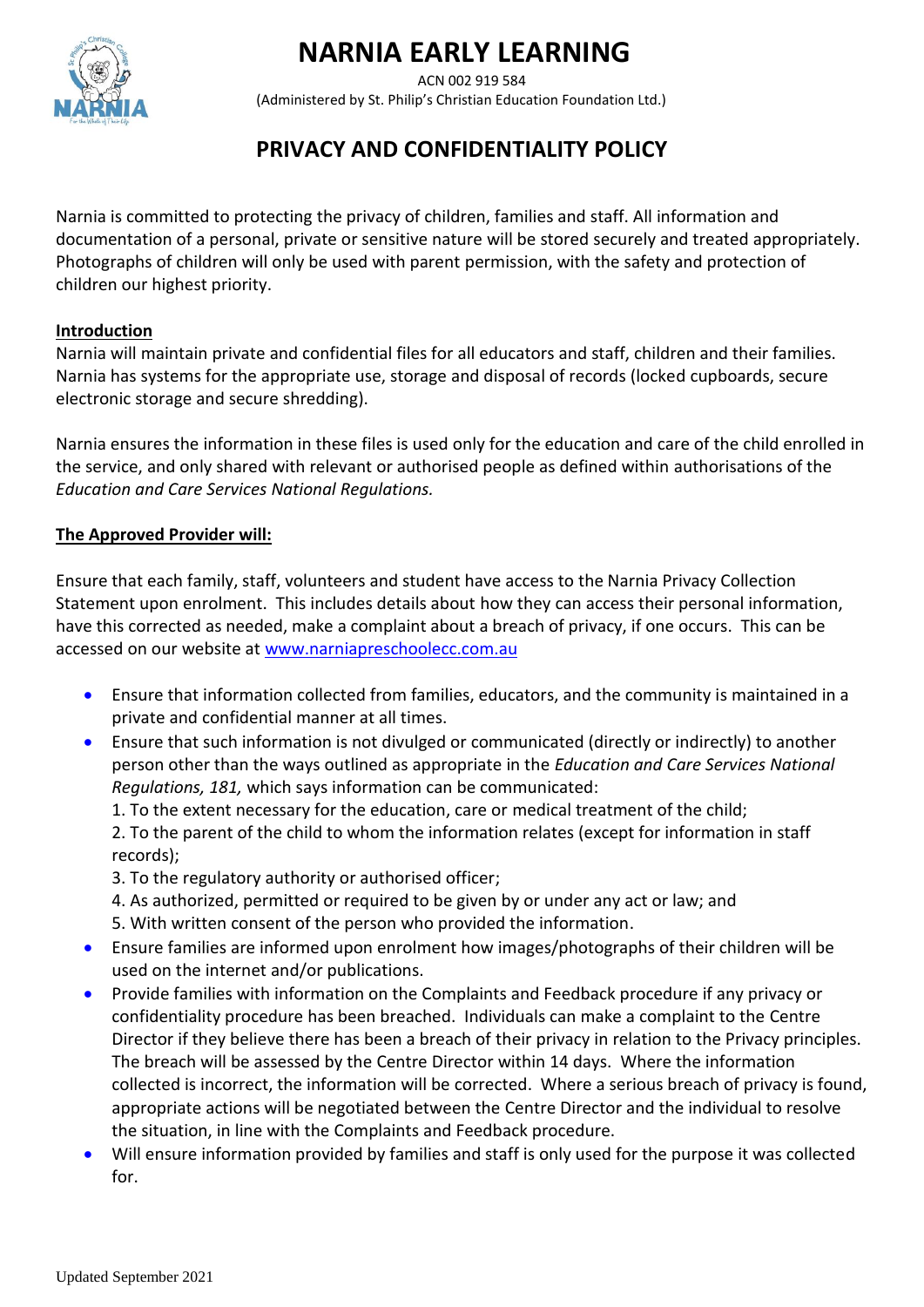#### **The Nominated Supervisor will**:

- Ensure each family's information is correct in enrolment records. This includes information on immunisation updates, income and financial details (credit card or bank information), contact details of family and emergency contact information, children's developmental records, Family Assistance information, and any medical or legal information - such as family court documentation – required by our education and care service. This would include any information required to be recorded under the National Law and Regulations, the Family Assistance Law and other relevant information collected to support the enrolment of a child.
- Provide families with details on the collection of personal information collected. This information will include:
	- The types of information collected by our education and care service;
	- The purpose of collecting information;
	- What types of information will be disclosed to the public or other agencies; and when and why disclosure may occur;
	- How information is stored at the service;
	- Approaches used to keep information secure;
	- Who has access to the information;
	- The right of the individual to view their personal information;
	- The length of time information needs to be archived; and
	- How information is disposed.
	- Will ensure information provided by families and staff is only used for the purpose it was collected for.

#### **Storage of Information**

- Ensure that education and care service records, personnel records, CCS information and children's and family's information is stored securely reducing the chance of unauthorised access, use or disclosure and remains private and confidential within the education and care environment at all times.
- All centre fee records are kept in a Qikkids cloud-based filing system and are only accessible by the Approved Provider, Business Administrator,
- the respective centre Nominated Supervisors and the respective admin person in each centre.

#### **Record keeping times:**

Attendance records are kept for three (3) years at the Centre. Medication records are kept until the child is 25 years old at the Centre. Accident reports are kept until the child is 25 years old at the Centre. Individual records are kept for three (3) years at the Centre. Current records must be complete and up to date at all times.

#### **Access to Information**

- Ensure that information kept is not divulged or communicated, directly or indirectly to anyone other than:
	- $\circ$  Medical and developmental information that is required to adequately provide education and care for the child
	- o The Department of Education and Communities, or an authorized officer; or
	- o As permitted or required by any Act or Law
- Individuals will be allowed access to their personal information as requested. Individuals must request this in writing from the Nominated Supervisor. Authorised persons may request to view any information kept on the child.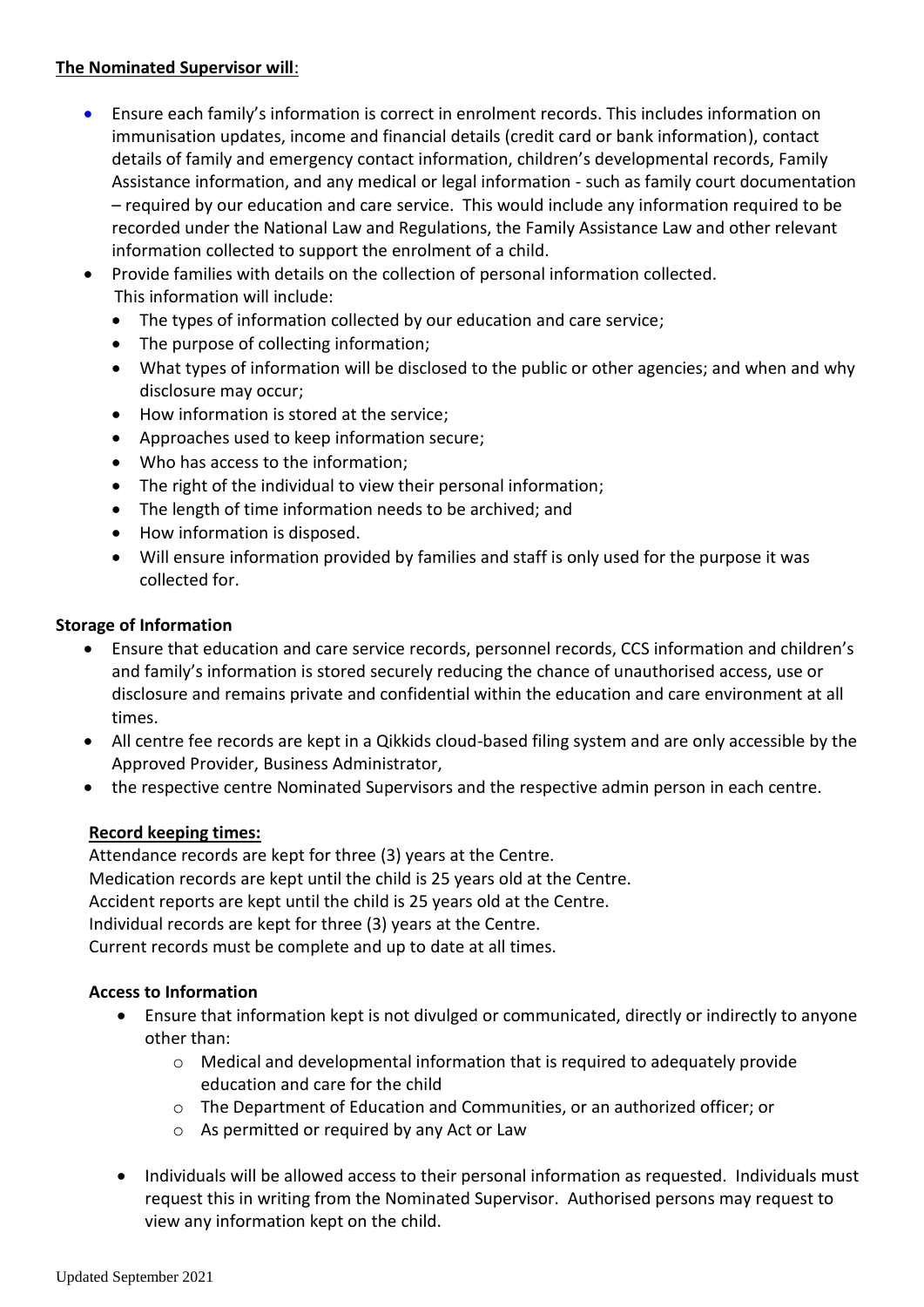- Information may be denied under the following circumstances:
	- 1. Access to information that could compromise the privacy of another individual
	- 2**.** The request for information is frivolous or vexatious; and

3. The information relates to legal issues, or there are legal reasons not to divulge the information such as in cases of custody and legal guardianship.

#### **Educators will:**

- Maintain children's information and store documentation according to policy at all times
- Not share information about the education and care service, management information, other educators or children and families, without written permission or legislative authority.
- In keeping with the Early Childhood Australia (ECA) *Code of Ethics (2008),* The *Education and Care Services National Regulations* and the Privacy Legislation, educators and staff employed by our education and care service bound to respect the privacy rights of children enrolled and their families; educators and staff and their families and any other persons associated with the service. Educators will sign a Confidentiality Statement as it relates to privacy and confidentiality of information.

| What information is collected                                          | How we collect information         | Why we collect information                                                                  |
|------------------------------------------------------------------------|------------------------------------|---------------------------------------------------------------------------------------------|
| Medical information, health and<br>immunisation                        | <b>Enrolment form</b>              | To ensure the health and safety of                                                          |
|                                                                        | <b>Employment record</b>           | every child and as a requirement<br>under Family Law and the NSW<br>Public Health Act 2010. |
|                                                                        | Immunisation history statement     |                                                                                             |
|                                                                        | Health care cards- Medicare and    |                                                                                             |
|                                                                        | health fund information            |                                                                                             |
|                                                                        | Accident, illness and injury forms |                                                                                             |
| Income and financial details,                                          | <b>Enrolment form</b>              | For the provision of the education                                                          |
| includes credit card and banking<br>information                        | <b>Employment record</b>           | and acre service and as required<br>under Family Assistance legislation                     |
|                                                                        | Fee payment and purchases          | and as per Funding Agreements                                                               |
|                                                                        | <b>Tax File Number</b>             | with the Department of Education<br>and Communities.                                        |
| Staff employment documentation                                         | Employment record                  | Required under employment                                                                   |
| Staff employment detail, includes<br>tax, superannuation and financial |                                    | legislation                                                                                 |
| details                                                                |                                    |                                                                                             |
| Contact details of family and                                          | <b>Enrolment form</b>              | Required under the Education and                                                            |
| emergency contact information                                          | Employment record updated details  | Care Services Regulation.                                                                   |
|                                                                        | form                               |                                                                                             |
| Children's development records                                         | Observations                       | Required under the Education and                                                            |
|                                                                        | Jottings                           | Care Services Regulation and to<br>provide a high quality education and                     |
|                                                                        | Assessment of children's learning  | care service.                                                                               |
| Family Assistance information                                          | <b>Enrolment form</b>              | Required under the Family                                                                   |
|                                                                        | Employment record                  | Assistance legislation and under                                                            |
|                                                                        | <b>CCMS</b>                        | employment legislation under<br>Income Tax legislation.                                     |
|                                                                        |                                    |                                                                                             |
| Legal information                                                      | <b>Enrolment form</b>              | Required under the Education and<br>Care Services Regulation.                               |
|                                                                        | <b>Employment record</b>           |                                                                                             |

### **PRIVACY COLLECTION STATEMENT**